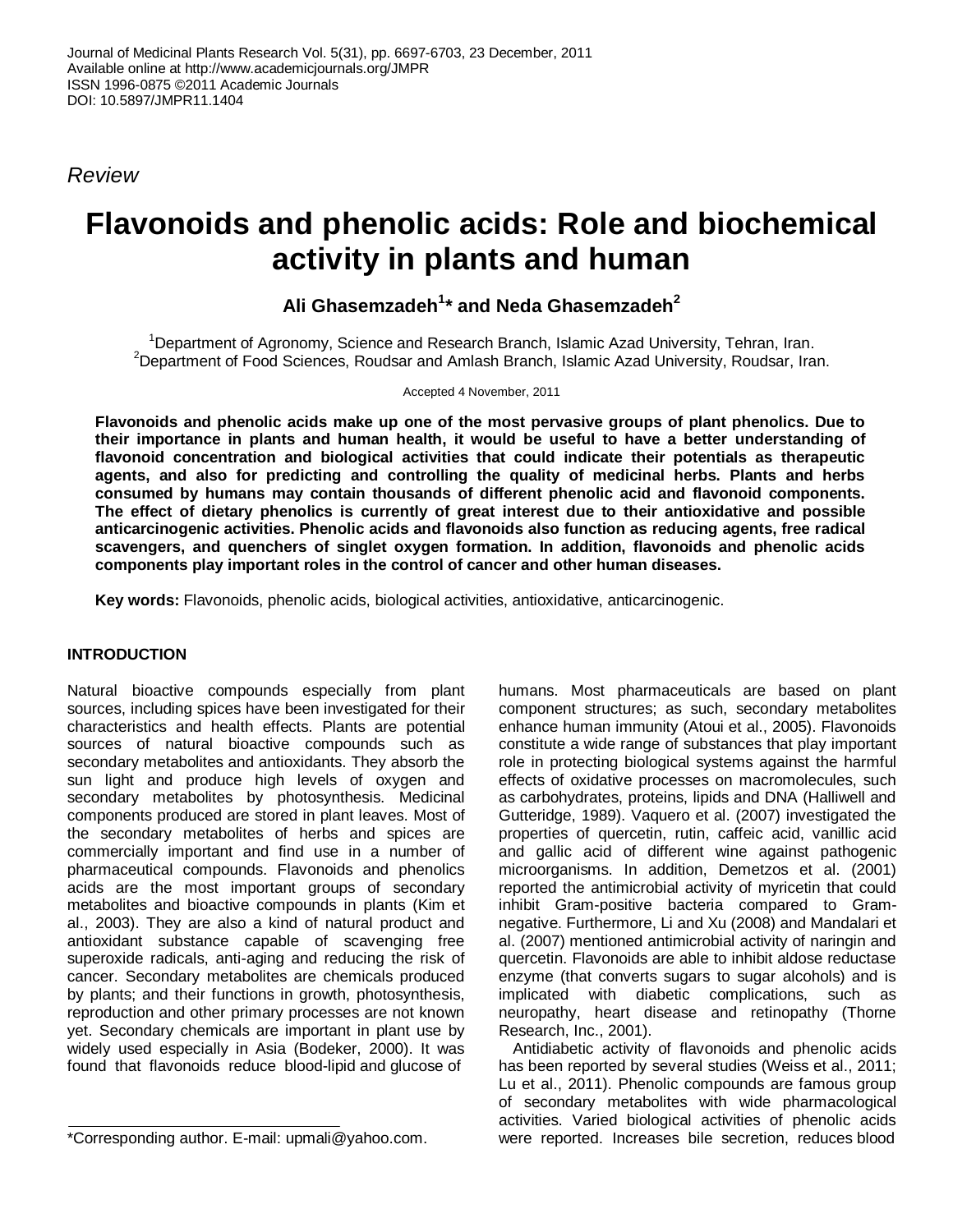cholesterol and lipid levels and antimicrobial activity against some strains of bacteria such as staphylococcus aureus are some of biological activities of phenolic acids (Leung, 1980). Phenolics and flavonoids possess diverse biological activities, for instance, antiulcer (Matsuda et al., 2003), anti-inflammatory (Araujo and Leon, 2001), antioxidant (Ghasemzadeh et al., 2011), cytotoxic and antitumor (Murakami et al., 2004), antispasmodic (Ammon and Wahl, 1991), and antidepressant activities (Yu et al., 2002). Dietary polyphenolic compounds, with emphasis on quercetin (found in appreciable levels in Vaccinium), were shown to inhibit collagenstimulated platelet activation through multiple components of the glycoprotein VI signaling pathway (Hubbard et al., 2003).

## **PHENOLIC ACIDS**

Phenolic acids are secondary metabolites extensively spread throughout the plant kingdom. Phenolic compounds confer unique taste, flavour, and healthpromoting properties found in vegetables and fruits (Tomas-Barberan and Espin, 2001). Therefore, increasing the phenolic content in these plants can enhance their quality. Phenolic compounds are crucial for plants growth and reproduction, and are produced as a response to environmental factors (light, chilling, pollution etc) and to defend injured plants (Valentine et al., 2003). Minimal attention has been directed toward examining the possible effects of mild environmental stresses on their phytochemical composition. Nevertheless, there are numerous studies showing the effect of environmental stresses on antioxidant accumulation in relation to plant adaptation. Pennycooke et al. (2005) reported that chilling stress is led to elevated total phenolic content and antioxidant capacity in petunia. Similarly, high irradiation and cold stress can lead to elevated levels of flavonoids



**Figure 1.** Phenol structure.

in plants (Kreps et al., 2002; Tattini et al., 2005). In recent years, the importance of antioxidant activities of phenolic compounds and their potential usage in processed foods as a natural antioxidant compounds has reached a new level. Results of previous studies provided phenolic acid compounds are to be universally distributed in plants (Elzaawely et al., 2007; Dai and Mumper, 2010).

Phenolic acid compounds and functions have been the subject of a great number of agricultural, biological, chemical and medical studies. These compounds form a diverse group that includes the widely distributed hydroxybenzoic and hydroxycinnamic acids. Hydroxycinnamic acid compounds are (often) produced as simple esters with glucose or hydroxy carboxylic acids. Plant phenolic compounds are diverse in molecular structure, and are characterized by hydroxylated aromatic rings (Mandal et al., 2010). The phenolic compounds are categorized as secondary metabolites, and their function in plants is poorly understood. Phenolic compounds in many plants are polymerized into larger molecules such as the proanthocyanidins (PA; condensed tannins) and lignins. Moreover, phenolic acids may arise in food plants as glycosides or esters with other natural compounds such as sterols, alcohols, glucosides and hydroxyfatty acids.

# **FLAVONOIDS**

Like as phenolic acids, flavonoids are secondary metabolites of plants with polyphenolic structure. They are synthesized by the polypropanoid pathway and the start up component is phenylalanine molecule. The biological effects of these compounds vary. All flavonoids share the basic  $C_6$ - $C_3$ - $C_6$  structural skeleton, consisting of two aromatic C6 rings (A and B) and a heterocyclic ring (C) that contains one oxygen atom (Figure 1). They have been classified into six subgroups (Figure 2):

1. Flavones (luteonin, apigenin, tangeritin).

2. Flavonols (quercetin, kaemferol, myricetin, isorhamnetin, pachypodol).

- 3. Flavanones (hesteretin, naringenin, eriodictyol).
- 4. Flavan-3-ols: catechins and epicatechins.
- 5. Isoflavones (genistein, daidzein, glycitein).
- 6. Anthocyanidins compounds (cyanidin, delphinidin, malvidin, pelargonidin, peonidin, petunidin).

Other common flavonoid groups include aurones, xanthones, and condensed tannins. The catechins and leucoanthocyanidins are structurally similar and only rarely exist as their glycosides. Most of flavonoids are present in our daily life (Manach et al., 2004; Dahan and Altman, 2004). To date, about 6000 flavonoid compounds have been isolated and identified, and many are common in higher plants (Tolonen et al., 2002; Austin and Noel, 2003). Most flavonoid compounds which are often accumulated in the vacuoles of plant cells are glycosides.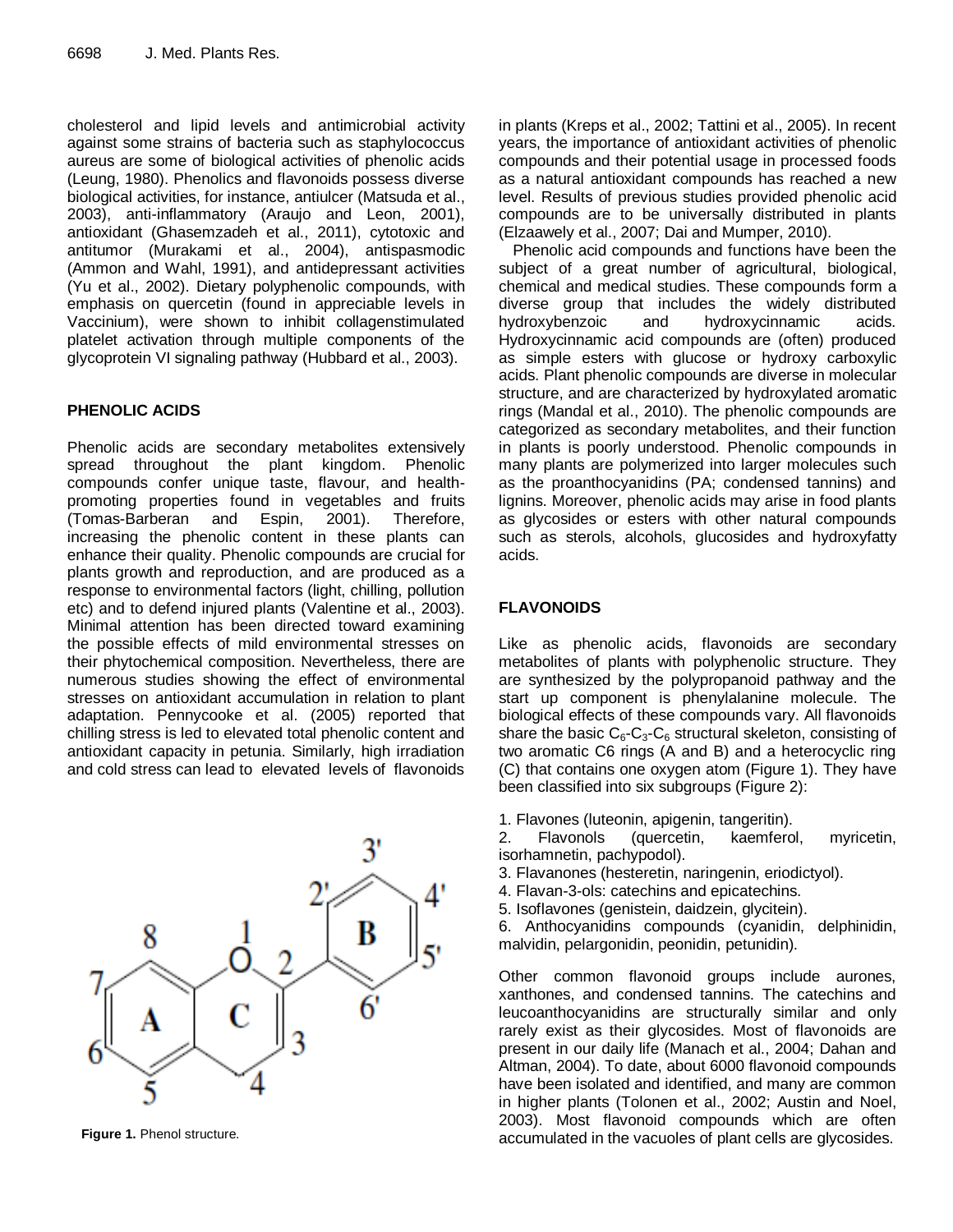

**Figure 2.** Structure of some phenolic acids.

Glycosides can either be O- or C- linked. The variant of flavonoid glycosides are based on the number of positions on the flavonoid for glycosylation, the level of glycosylation and the number of types of sugars involved in glycosylation. Furthermore, of the several hundred aglycones isolated from plants, only eight are distributed widely (Seigler, 1998) and the eight most common flavonoid nuclei are kaempferol, quercetin, rutin, catechin, epicatechin, myricetin, anthocyanidins and luteolin.

## **MEDICINAL PROPERTIES OF PHENOLICS AND FLAVONOIDS**

# **Antioxidant properties of phenolics and flavonoids**

Oxidative stress is considered to be substantial, if not crucial, in the initiation and development of many current conditions and diseases, including: inflammation, autoimmune diseases, cataract, cancer, parkinson's disease, arteriosclerosis and aging (Lukyanova et al., 2007). Oxidative stress plays a role in heart diseases, neurodegenerative diseases, cancer and in the aging process (Zima et al., 2001; Astley, 2003). This theory is supported by increasing evidence suggesting/indicating that oxidative damage plays a role in the development of chronic, age-related degenerative diseases, and that dietary antioxidants oppose this and lower the risk of disease (Atoui et al., 2005). Antioxidants are substances that significantly delay or prevent the oxidation of an oxidisable substrate when present in low concentrations

compared to the substrate (Lucio et al., 2009).

Flavonoids are well known for their antioxidant activity. Antioxidants are specific compounds that protect human, animal and plant cells against the damaging effects of free radicals (reactive oxygen species, ROS). An imbalance between antioxidants and free radicals results in oxidative stress, will/may lead to cellular damage (Kukic et al., 2006). At present, most antioxidants are manufactured synthetically, belonging to the class of synthetic antioxidants. The main disadvantage of synthetic antioxidants is the side effects when consumed *in vivo* (Chen et al., 1992). Plants are potential sources of invaluable antioxidants. Natural or phytochemical antioxidants are secondary metabolites in plants (Dai and Mumper, 2010) such as phenolic acids, flavonoids and carotenoids, which are amongst the antioxidants produced by plants for their sustenance (Apak et al., 2007). Recently, phenolics and flavonoids have been considered as great antioxidants and proved to be more effective than Vitamin C, E and carotenoids (Dai and Mumper, 2010). The antioxidant properties of phenolic and flavonoid compounds are mediated by the following mechanisms: (1) scavenging radical species such as ROS/ reactive nitrogen species (RNS); (2) suppressing ROS/RNS formation by inhibiting some enzymes or chelating trace metals involved in free radical production; (3) up regulating or protecting antioxidant defense (Cotelle, 2001). The reduction activity of phenolic and flavonoid compounds depends on the number of free hydroxyl groups in the molecular structure, which would be strengthened by steric hindrance (Rice-Evans et al., 1996).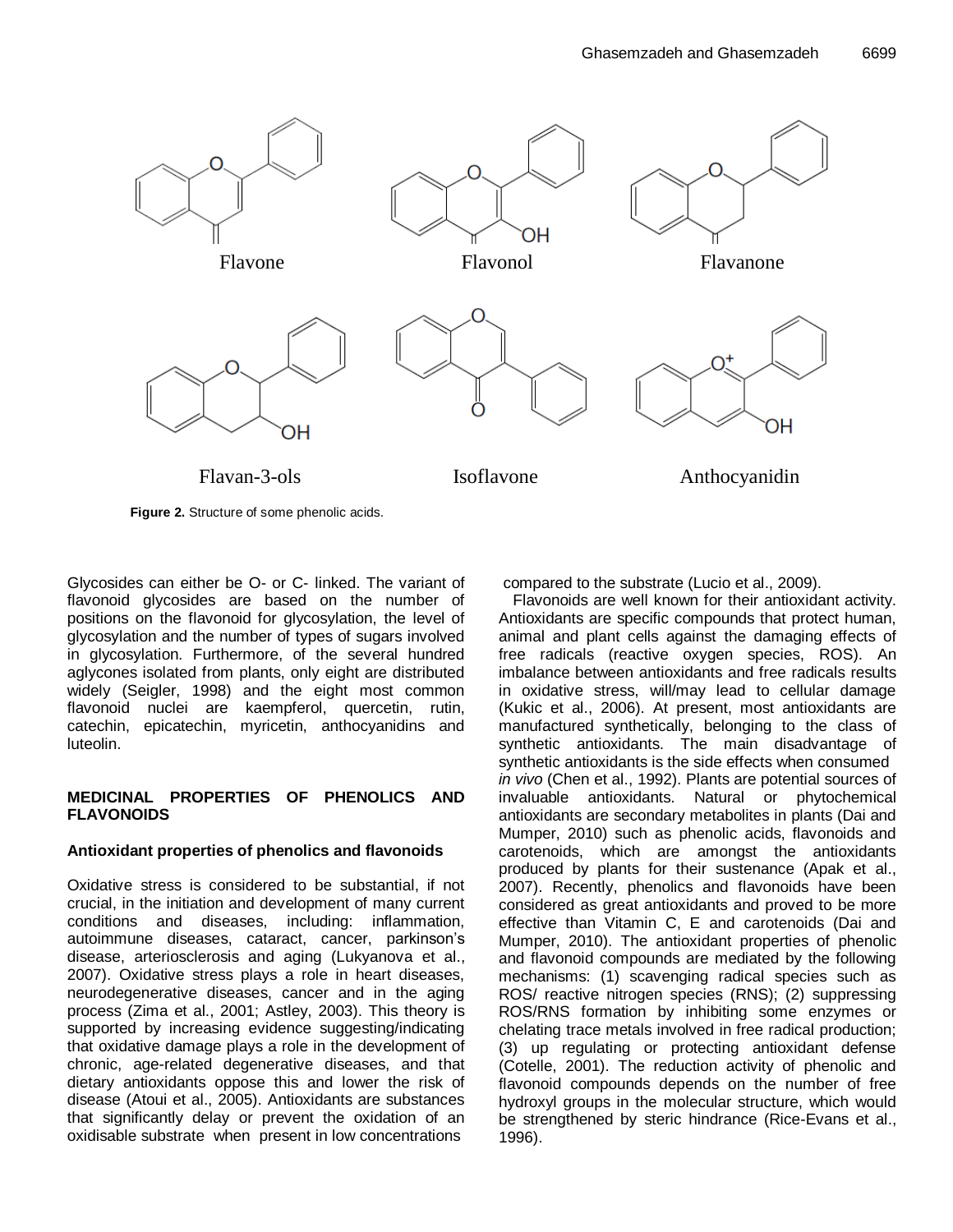Luteolin is a flavone that acts as antioxidant, free radical scavenger, anti-inflammatory agent, immune system modulator and cancer prevention agent (Seelinger et al., 2008). Flavonoids from tea, cocoa, chocolate, fruits, vegetables and wine, are highly potent antioxidant compounds that help to reduce incidence of stroke, heart failure, diabetes and cancer. Their anticancer effects have been thoroughly investigated. Apart from antioxidant positive effects on improving health, antioxidants are also added in food to prevent or delay the oxidation of food, initiated by free radicals formed during their exposure to environmental factors such as air, light and temperature (Hras et al., 2000). Ghasemzadeh and Jaafar (2011) reported that the isolated polyphenols from young ginger (*Zingiber officinale*) including quercetin, kaempferol, rutin gallic acid, were shown to inhibit the growth of human breast cancer cell lines (MCF–7 and MDA–MB–231).

## **Anticancer properties of phenolics and flavonoids**

Cancer is a multi-step disease incorporating physical, environmental, metabolic, chemical and genetic factors, in which each plays a direct and/or indirect role in the induction and deterioration of cancers. Diet with high consumption of antioxidant rich fruits and vegetables reduces the risk of many cancers types, significantly suggesting that these antioxidants could be effective agents to inhibit cancer (Fimognari et al., 2005). Antioxidants in the diet are very promising as cancer inhibitors because of their low toxicity, safety and general acceptance (Ogasawara et al., 2007; Ramos, 2007). Isolated polyphenols from different plants have been considered in a number of cancer cell lines at different stages of cancer growth. For example, the isolated polyphenols from strawberry including kaempferol, quercetin, anthocyanins, coumaric acid and ellagic acid, were shown to inhibit the growth of human breast (MCF-7), oral (KB, CAL-27), colon (HT-29, HCT-116), and prostate (LNCaP, DU-145) tumor cell lines (Zhang et al., 2008; Damianaki et al., 2000). Similar results have also been reported in previous studies with wine extracts and isolated polyphenols (resveratrol, quercetin, catechin and epicatechin) as well as green tea polyphenols (epigallocatechin, epicatechin) (Weisburg et al., 2004). Additionally, Manthey et al. (2001) reported that citrus flavonoids inhibited the growth of HL-60 leukemia cells.

Kaempferol, which is also a type of flavonoid, was shown to inhibit the growth of ovarian cancer cell lines (91%), and A2780/CP70 (94%) by concentration of 20 and 40 μM, respectively as well as breast cancer cell lines (Luo et al., 2009). Epigallocatechin 3-gallate is an effective antiangiogenesis agent which inhibits tumor cell invasion and proliferation (Tang et al., 2007) and, inhibits growth of the NBT-II bladder tumor cells and breast cancer cell lines (Chen, 2004). Several studies revealed

that quercetin's significant anti-inflammatory activity is due to the direct inhibition of initial processes in inflammation (Park et al., 2008). Additionally, potent anticancer activity of quercetin has been demonstrated as well. For example, some tests showed its antitumor properties including the inhibition of cancer cells proliferation and migration (Lim et al., 2006). Combined application of quercetin and ultrasound on skin and prostate cancer showed 90% mortality within 48 h with no visible mortality on normal cells (Paliwal et al., 2005). Significantly higher anticancer activities of gallic acid, caffeic acid and ferulic acid have been reported earlier (Hwang et al*.,* 2006; Madlener et al., 2007).

# **The function of flavonoids in plants**

Flavonoids have various roles in plants, but they are not understood completely yet.

# *Plant-microorganism communication*

Flavonoid compounds have roles as signal molecules, phytoalexins, detoxifying agents and stimulants for germination of spores.

# *Stimulant or protection*

Flavonoids may have a stimulant or protective role depending on the roles of the microorganisms in the plant.

# *Pigments*

The colours of flowers, fruits, and leaves of plants are related to anthocyanins.

# **Flavouring**

Flavonoids are amongst of the chemicals that give the plant a rich taste (Harbone, 1976). The flavour may act as an attractant or repellent to pollinators or pests.

# **Phenolics and flavonoids biosynthesis in plants**

The shikimic acid pathway (Figure 3) is a major route for biosynthesis of aromatic compounds in plants and microorganisms including the proteinaceous amino acids phenylalanine, tyrosine and tryptophan. Flavonoids are synthesized via the phenylpropanoid pathway (Figure 1). Phenylalanine, tyrosine and tryptophan are the primary metabolites which serve as precursors for many natural (secondary) products such as flavonoids, phenolic acids, coumarins, alkaloids, glucosinolates and cyanogenic glycosides (Wink, 2010). In addition to these secondary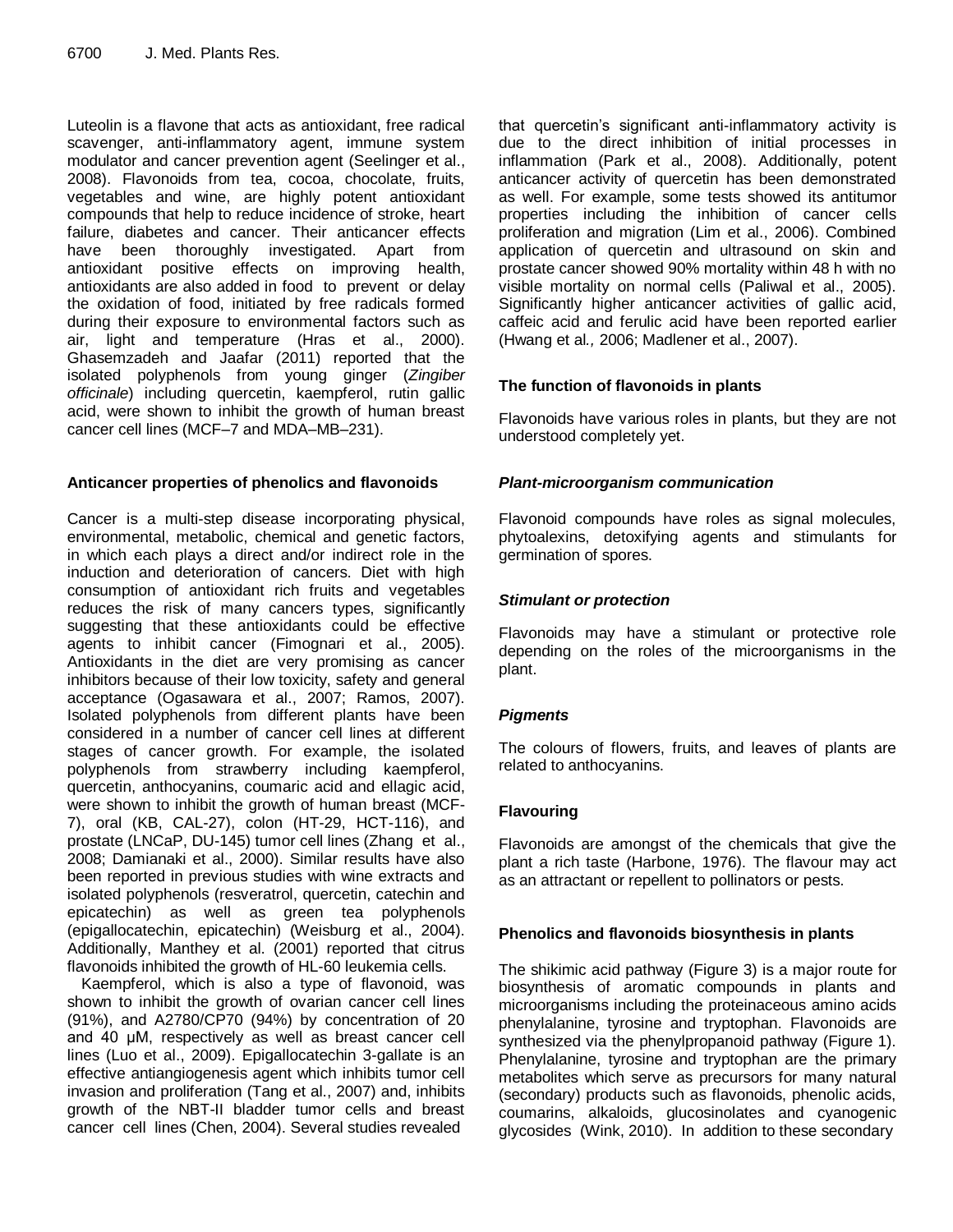

**Figure 3.** The flavonoid biosynthetic pathway. Enzyme abbreviations: PAL, phenylalanine ammonialyase; C4H, cinnamate 4-hydroxylase; 4CL, 4-coumaroyl:CoA ligase; CHS, chalcone synthase; CHI, chalcone isomerase; F3´H, flavanone 3-hydroxylase; F3´H, flavonoid 3´ hydroxylase; F3´5´H, flavonoid 3´5´ hydroxylase; FLS, flavonol synthase; DFR, dihydroflavonol 4-reductase; LCR, leucoanthocyanidin reductase; ANR, anthocyanidin reductase; ANS, anthocyanidin synthase; UFGT UDP glucose-flavonoid 3-O-glucosyl transferase; RT, rhamnosyl transferase; MT, methyltransferase.

compounds, the shikimic acid pathway provides precursors for many ubiquitous compounds important in a plant's life such as the structural element lignin, the growth hormone indole acetic acid, quinones of the electron transport chain and storage compounds like caffeoyl-quinate (Conn, 1986). Most secondary metabolites with antioxidant properties including the diverse group of phenolic compounds are synthesized through the shikimic acid pathway. Although malonic acid pathway is also involved in the biosynthesis of some of these compounds (flavonoids); its role is rather minor in higher plants (Taiz and Zeiger, 1998). The first key step in the shikimic acid pathway is the condensation of erythrose-4-phosphate from the pentose phosphate pathway (Herrmann and Weaver, 1999). Shikimic acid pathway leads to the formation of three aromatic amino acids; tryptophan, tyrosine and phenylalanine. Most phenolic compounds classes are derived from phenylalanine although hydrolyzable tannin is directly produced through the gallic acid in the shikimic acid pathway. The production of phenolic compounds is catalyzed by phenylalanine ammonia-lyase (PAL), whereby. PAL is a key gateway enzyme in the secondary metabolic pathway leading to the synthesis of phenolic compounds. The control of PAL activity seems to be a key factor in regulating this pathway (Jones, 1984). To evaluate its roles in plants, several studies were conducted using 2-aminoindan-2-phosphonic acid (AIP), which is a key inhibitor of PAL activity and is considered as a stronger inhibitor than 2-aminooxyacetate (AOA) and 2-aminooxy-3-phenylpropanoic acid (AOPP) (Appert and Amrhein, 2003). In one study, it was found that inhibition of inhibits PAL activity by AIP, prevented browning in cut lettuce caused by the accumulation of phenolic compounds during cold storage (Hisaninato et al., 2001). In another study, Keski-Saari (2005) found that inhibition of PAL by AIP treatment significantly decreased the content of total phenolic compounds. Thus, these results suggested that in addition to being the ratelimiting enzyme for secondary metabolites, PAL also plays an important role in plant stress tolerance. Ghasemzadeh et al. (2010) showed that synthesis of phenolics and flavonoids in ginger can be increased and affected by using  $CO<sub>2</sub>$  enrichment in a controlled environment and following that, the antioxidant activity in young ginger extracts could also be improved.

#### **REFFERENCES**

- Apak R, Guclu K, Demirata B, Ozyurek M, Esin CS, Bektasoglu B, Berker K, Ozyur D (2007). Comparative evaluation of various total antioxidant capacity assays applied to phenolic compounds with the CUPRAC assay. Molecules, 12: 1496-547.
- Appert CJ, Amrhein N (2003). Kinetic analysis of the inhibition of phenylalanine ammonia-lyase by 2-aminoindan-2-phosphonic acid and other phenylalanine analogues. Phytochemistry, 62: 415-422.
- Astley SB (2003). Dietary antioxidants past, present and future. Trends Food Sci. Technol., 14: 93-98.
- Atoui AK, Mansouri A, Boskou G, Kefalas P (2005). Tea and herbal infusions: their antioxidant activity and phenolic profile. Food Chem., 89: 27-36.
- Austin MB, Noel JP (2003). The chalcone synthase superfamily of type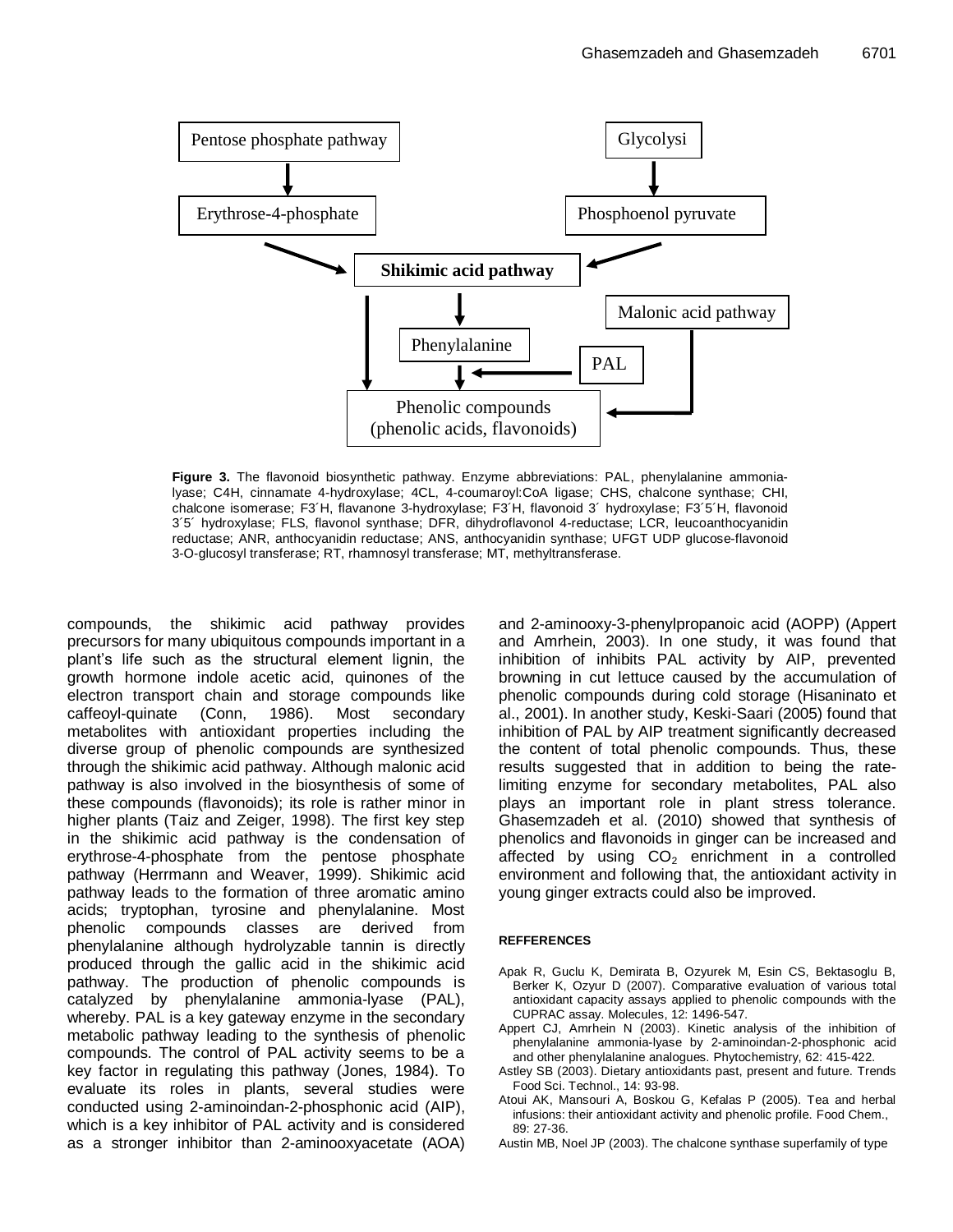III polyketide synthases. Natl. Prod. Rep., 20: 79-110.

- Bodeker G (2000). Traditional health system: valuing biodiversity for human health and well being. In Cultural and Spiritual Values in Biodiversity, ed. D.A. Posey, pp. 261–284. Nairobi: Practical Action.
- Chen C, Pearson AM, Gray JI (1992). Effects of synthetic antioxidants (BHA, BHT and PG) on the mutagenicity of IQ-like compounds. Food Chem., 43: 177-183.
- Chen G (2004). Effect of low fat and/or high fruit and vegetable diets on plasma level of 8-isoprostane-F2alpha in nutrition and breast health study. Nutr. Cancer, 50: 155-160.
- Conn EE (1986). The Shikimic Acid Pathway (Recent Advance in Phytochemistry). New York: Springer, Plenum Press.
- Cotelle N (2001) Role of flavonoids in oxidative stress. Curr. Topics Med. Chem., 1: 569-590.
- Dahan A, Altman H (2004). Food–drug interaction: grapefruit juice augments drug bioavailability Fmechanism, extent and relevance. Eur. J. Clin. Nutr., 58: 1-9.
- Dai J, Mumper R (2010). Plant phenolics: extraction, analysis and their antioxidant and anticancer properties. Molecules, 15: 7313-7352.
- Damianaki A, Bakogeorgou E, Kampa M, Notas G, Hatzoglou A, Panagiotou S, Gemetzi C, Kouroumalis E, Martin PM, Castanas E (2000). Potent inhibitory action of red wine polyphenols on human breast cancer cells. J. Cellular Biochem., 78: 429-441.
- Elzaawely AA, Xuan TD, Tawata S (2007). Essential oils, kava pyrones and phenolic compounds from leaves and rhizomess of *Alpinia zerumbet* and their antioxidant activity. Food Chem., 103: 486-494.
- Fimognari C, Berti F, Nusse M, Cantelli Forti G, Hrelia P (2005). *In vitro* antitumor activity of cyanidin-3-O-glucopyranoside. Chemotherapy, 51: 332-335.
- Ghasemzadeh A, Jaafar HZE, Rahmat A (2010). Elevated Carbon Dioxide Increases Contents of Flavonoids and Phenolic Compounds, and Antioxidant Activities in Malaysian Young Ginger (Zingiber officinale Roscoe.) Varieties. Molecules, 15: 7451-7466.
- Ghasemzadeh A, Jaafar HZE (2011). Anticancer and antioxidant activities of Malaysian young ginger (zingiber officinale Roscoe) varieties grown under different  $CO<sub>2</sub>$  concentration. J. Med. Plant Res., 5(14): 3247-3255.
- Harborne JB (1976). Functions of Flavonoids in Plants. In Chemistry and Biochemistry of Plant Pigments, ed. T.W. Goodwin, New York: Academic press, pp. 736-778.
- Herrmann KM, Weaver LM (1999). The shikimate pathway. Annu. Rev. Plant Physiol. Plant Mol. Biol., 50: 473-503.
- Hisaninato H, Murata M, Homma S (2001). Relationship between the enzymatic browning and phenylalanine ammonia-lyase activity of cut lettuce, and the prevention of browning by inhibitors of polyphenol biosynthesis. Biosci. Biotechnol. Biochem., 65: 1016-1021.
- Hras AR, Hadolin M, Knez Z, Bauman D (2000). Comparison of antioxidative and synergistic effects of rosemary extract with alphatocopherol, ascorbyl palmitate and citric acid in sunflower oil. Food Chem., 71: 229-233.
- Hwang HJ, Park HJ, Chung HJ, Min HY, Park EJ, Hong JY, Lee SK (2006). Inhibitory effects of caffeic acid phenethyl ester on cancer cell metastasis mediated by the down-regulation of matrix metalloproteinase expression in human HT1080 fibrosarcoma cells. J. Nutrl. Biochem., 5: 356-362.
- Jones DH (1984). Phenylalanine ammonia-lyase: regulation of its induction, and its role in plant development. Phytochemistry, 23: 1349-1359.
- Keski-Saari S (2005). Phenolic compounds in birch seedlings during early ontogeny: regulation of biosynthesis and accumulation in response to nutrient availability and UV–B radiation, Ph.D Thesis, University Joensuu.
- Kim D, Jeond S, Lee C (2003). Antioxidant capacity of phenolic phytochemicals from various cultivars of plums. Food Chem., 81: 321-326.
- Kreps JA, Wu Y, Chang H, Zhu T, Wang X, Harper JF (2002). Transcriptome changes for Arabidopsis in response to salt, osmotic, and cold stress. Plant Physiol., 130: 2129-2141.
- Kukic J, Petrovic S, Niketic M (2006). Antioxidant activity of four endemic *Stachys taxa*. Biol. Pharmaceut. Bull., 29: 725-729.
- Lim JH, Park JW, Min DS, Chang JS, Lee YH, Park YB, Choi KS, Kwon TK (2006). NAG-1 up-regulation mediated by EGR- 1 and p53 is

critical for quercetin-induced apoptosis in HCT116 colon carcinoma cells. Apoptosis, 12: 411-421.

- Lucio M, Nunes C, Gaspar D, Ferreira H, Lima JLFC, Reis S (2009). Antioxidant activity of vitamin E and Trolox: understanding of the factors that govern lipid peroxidation studies *in vitro*. Food Biophysics, 4: 312-320.
- Lukyanova LD, Storozheva ZI, Proshin AT (2007). Corrective effect of flavonoid containing preparation extralife on the development of Parkinson's syndrome. Bull. Exp. Biol. Med., 144: 42-45.
- Luo H, Rankin GO, Liu L, Daddysman MK, Jiang BH, Chen YC (2009). Kaempferol inhibits angiogenesis and VEGF expression through both HIF dependent and independent pathways in human ovarian cancer cells. Nutr. Cancer, 61: 554-563.
- Madlener S, Illmer C, Horvath Z, Saiko P, Losert A, Herbacek I, Grusch M, Elford HL, Krupitza G, Bernhaus A (2007). Gallic acid inhibits ribonucleotide reductase and cyclooxygenases in human HL-60 promyelocytic leukemia cells. Cancer Lett., 245: 156-162.
- Manach C, Scalbert A, Morand C, Remesy C, Jimenez L (2004). Polyphenols: food sources and bioavailability. Am. J. Clinical Nutr., 79: 727–747.
- Mandal SM, Chakraborty D, Dey S (2010). Phenolic acids act as signaling molecules in plant–microbe symbioses. Plant Signal. Behav., 5: 359-368.
- Manthey JA, Grohmann K, Guthrie N (2001). Biological properties of citrus flavonoids pertaining to cancer and inflammation. Curr. Med. Chem., 8: 135-153.
- Ogasawara M, Matsunaga T, Suzuki H (2007). Differential effects of antioxidants on the *in vitro* invasion, growth and lung metastasis of murine colon cancer cells. Biol. Pharmaceut. Bull., 30: 200-204.
- Paliwal S, Sundaram J, Mitragotri S (2005). Induction of cancer-specific cytotoxicity towards human prostate and skin cells using quercetin and ultrasound. Br. J. Cancer, 92: 499-502.
- Park HH, Lee S, Son HY, Park SB, Kim MS, Choi EJ, Singh TS, Ha JH, Lee MG, Kim JE, Hyun MC, Kwon TK, Kim YH, Kim SH (2008). Flavonoids inhibit histamine release and expression of proinflammatory cytokines in mast cells. Arch. Pharm. Res., 31: 1303- 1311.
- Pennycooke JC, Cox S, Stushnoff C (2005). Relationship of cold acclimation, total phenolic content and antioxidant capacity with chilling tolerance in petunia. Environ. Exp. Bot., 53: 225-232.
- Ramos S (2007). Effects of dietary flavonoids on appoptotic pathways related to cancer chemoprevention. J. Nutr. Biochem., 18: 427-442.
- Rice-Evans CA, Miller NJ Paganga G (1996). Structure antioxidant activity relationships of flavonoids and phenolic acids. Free Radic. Biol. Med., 20: 933-956.
- Seelinger G, Merfort I, Wolfle U, Schempp CM (2008). Anti-carcinogenic effects of the flavonoid luteolin. Molecules. 13: 2628-2651.
- Seigler DS (1998). Plant Secondary Metabolism. Dordrecht: Kuwar Academic Press.
- Taiz L. and Zeiger, E. (1998). Stress Physiology. In Plant Physiology, ed. R.A. Bressan, and R.B. Locy, Sunderland: Sinauer Associates Press. pp. 591-614.
- Tang F, Chiang E, Shih C (2007). Green tea catechin inhibits ephrin-A1 mediated cell migration and angiogenesis of human umbilical vein endothelial cells. J. Nutrl. Biochem., 18: 391-399.
- Tattini M, Guidi L, Morassi-Bonzi L, Pinelli P, Remorini D, Innocenti E, Giordano C, Massai R, Agati G (2005). On the role of flavonoids in the integrated mechanisms of response of *Ligustrum vulgare* and *Phillyrea latifolia* to high solar radiation. N. Phytol., 167: 457-470.
- Tolonen M, Taipale M, Viander B, Pihlava JM, Korhonen H, Ryhanen EL (2002). Plant-derived biomolecules in fermented cabbage. J. Agric. Food Chem., 50: 6798-6803.
- Tomas-Barberan F, Espin JC (2001). Phenolic compounds and related enzymes as determinants of quality of fruits and vegetables. J. Sci. Food Agric., 81: 853-876.
- Valentine IK, Maria VK, Bruno B (2003). Phenolic cycle in plants and environment. J. Mol. Cell Biol., 2: 13-18.
- Weisburg JH, Weissman DB, Sedaghat,T, Babich H (2004). *In vitro* cytotoxicity of epigallocatechin gallate and tea extracts to cancerous and normal cells from the human oral cavity. Basic Clin. Pharmacol. Toxicol., 95: 191-200.
- Wink M (2010). Biochemistry, physiology and ecological functions of